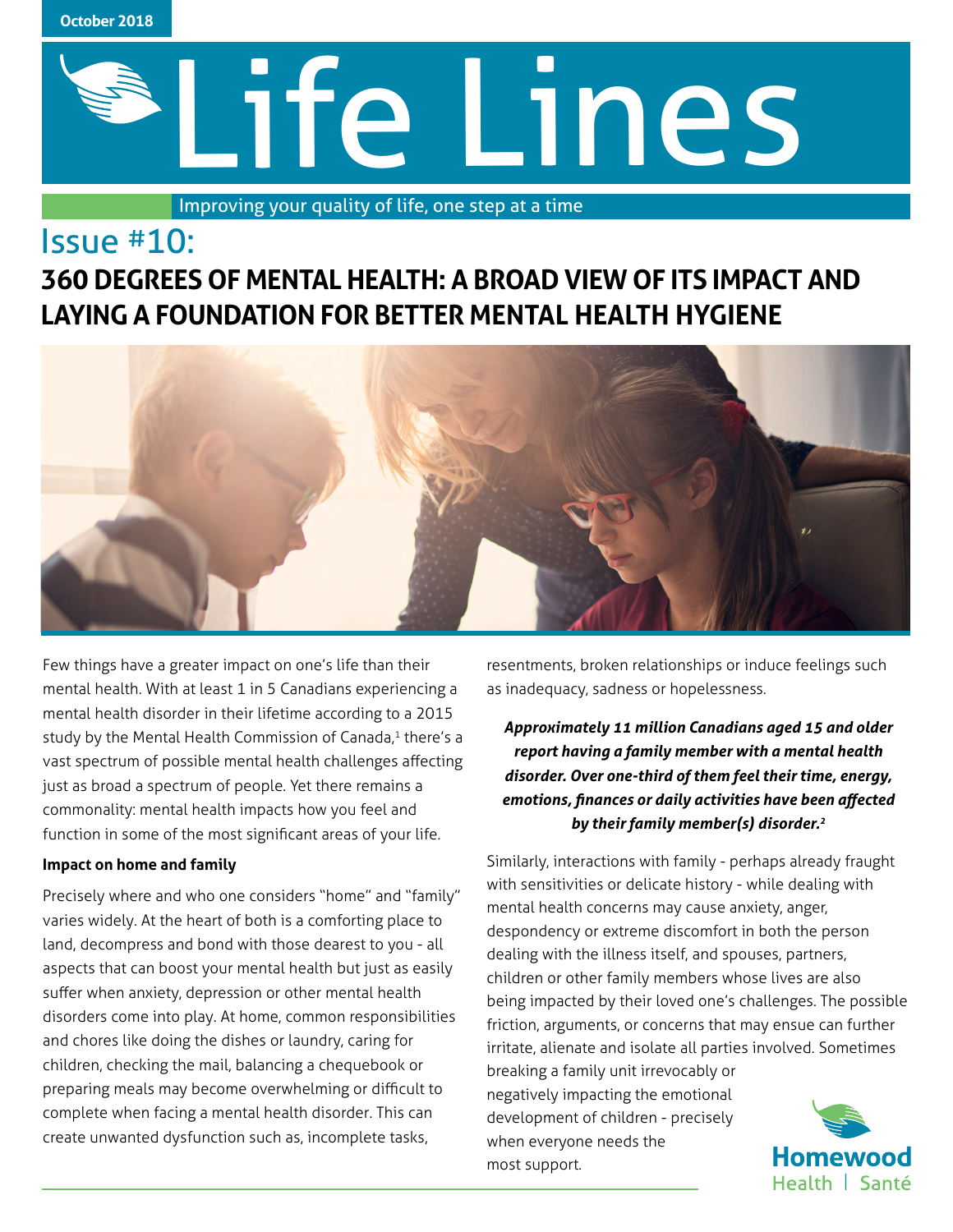## **Impact on friends and relationships**

Meaningful connections with friends, significant others and acquaintances can be invaluable to positive mental health; nurturing self-esteem and individuality, encouraging new, positive experiences - even the mental and physical benefits of sharing a good laugh together are well documented. Mental health disorders can interfere with creating these precious connections or damage the ones you already have.

Many of the most common mood and personality disorders manifest themselves in behaviours and symptoms that can be unpredictable, create misunderstandings and changes in personality or hinder relationship building. Strong feelings such as worry, lack of control, sadness, shame or fear can make it difficult to relax, develop social bonds, engage in conversation, or step into new environments. These same feelings can make the prospect of interacting with others, even close friends, loved ones or members of the community, seem almost impossible. In turn, one may isolate themselves by opting out of gatherings, phone calls, hobbies, spiritual services or everyday social situations. Mental health disorders and symptoms can also make it more difficult for others to gauge interactions and nurture connections with a person affected by mental health, playing further into insecurities and a lack of self-worth which may tell them, "no one will care if I'm there" or "I'm not really wanted."

#### **Impact on work and school**

As technology and personal interconnectedness have evolved, so too have the pace and nature of both school and work life. Days don't stop when one leaves the building or classroom, rather the tasks, conversations and interpersonal politics continue via emails, text messages and cell phone calls made well beyond traditional business hours.

While this makes staying in touch easier, being constantly "plugged in" also constantly exposes employees and students to reminders and expectations that may be stressful (i.e.: reports, assignments, high-stakes social scenarios). Indeed, a lack of work-life balance costs Canadian businesses a combined 20 billion dollars a year in health claims, lost productivity and absenteeism.3 In today's fast-paced, results-driven arenas mental health disorders can easily be exacerbated while also impacting school and/or work performance.

Symptoms and struggles common in mental health disorders can impede one's ability to effectively manage time, concentrate, absorb information or cope with the pressures and deadlines inherent to learning and working. The majority of mental health symptoms appear and are diagnosed between the ages of twelve to twenty-five<sup>4</sup>, leaving students particularly vulnerable to mental health challenges, seriously impacting the outcome of their academic careers, and by extension, possibly the quality of jobs and post-academic opportunities available to them.

As with friends, family and other relationships, mental health disorders can also make interactions with peers, bosses, colleagues or teachers a source of stress or triggers. In these instances, feelings of disconnection, loneliness, inadequacy or embarrassment may result. This is doubly unfortunate as these people may be in the best positions to offer - or provide guidance toward - very effective tools, strategies and services available to help.

# **Basic Mental Health Hygiene: A Strong Foundation for Positive Impact**

With the effects of mental health stretching into so many key areas of our lives, common sense and science fully endorse the importance of making positive mental health a priority. Good news: consistently employing a handful of proven strategies in mental health hygiene can make a huge difference, and provide a sturdy, reliable platform on which to further build resiliency and more customized coping strategies. Each of these coping methods can lessen the negative impacts and symptoms of mental health disorders on relationships, home and family life, work and school, while simultaneously improving overall well-being and coping abilities.

## **SLEEP**

The body and mind need to recharge and recuperate daily in order to serve us best, and sleep is the most effective way to do so. We quickly feel the effects of a lack of sleep with a decrease in stamina, the ability to learn, focus, make logical fact-based deductions and often realize an overall decline in performance and productivity.

> *Canada loses about 600,000 working hours every year to lack of sleep.<sup>5</sup>*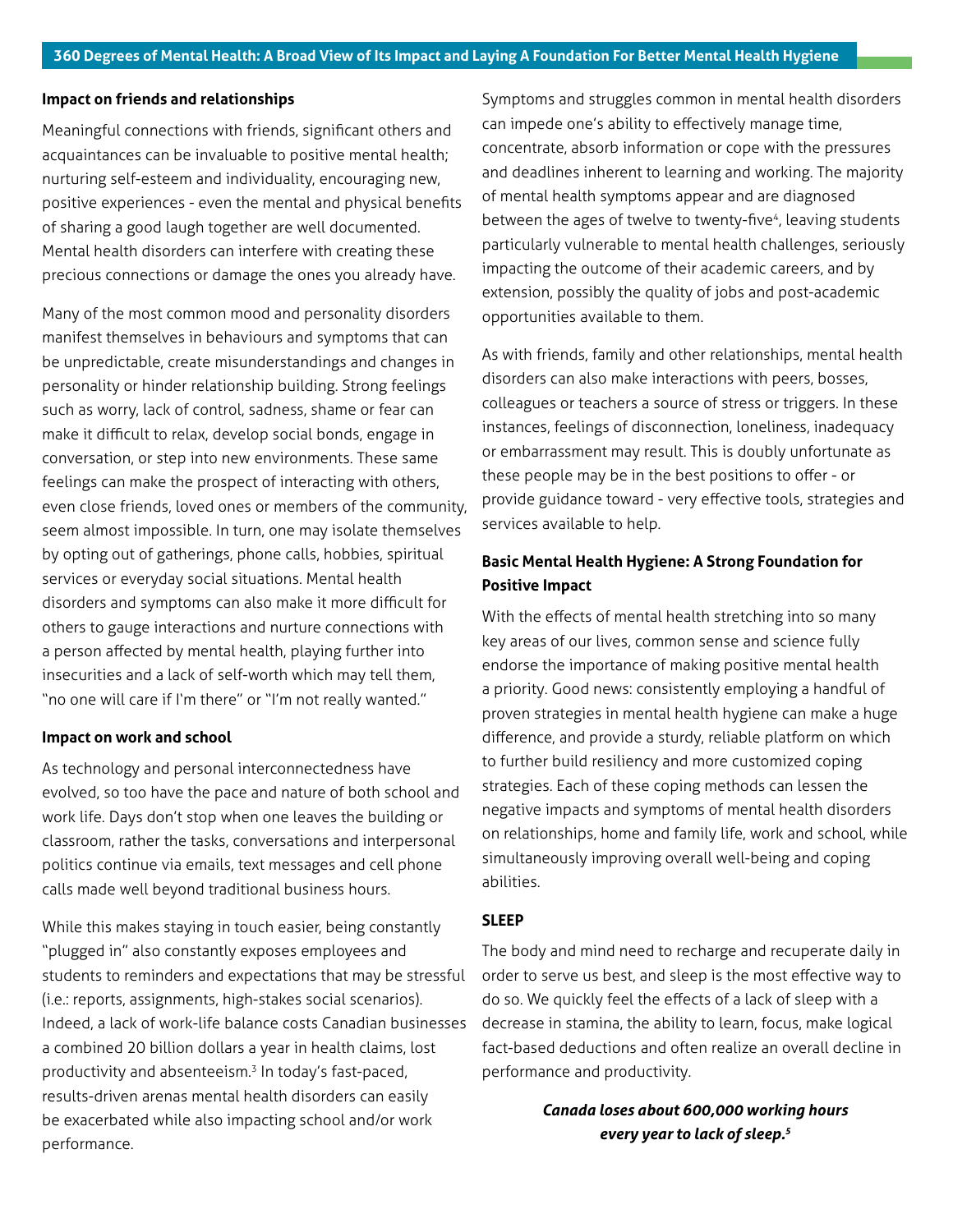Quality sleep leaves us rested, clear-headed and able to keep up with the demands of our routine. It also directly impacts our mental health, influencing behaviours, body sensations, concentration, emotions, even our thoughts<sup>5</sup> which means sleep, or lack of it plays a significant role in how we feel and how well we communicate and nurture relationships. Developing a consistent sleep schedule sets the stage for the best zzzz's we can get: cuing our brains with a nighttime ritual. Make rooms dark, quiet and cool and skip caffeine when possible. Unplug all devices at least an hour before your head hits the pillow.

# **PHYSICAL ACTIVITY**

Getting in regular physical activity - be it brisk walking, yoga, a gym workout or some zumba - is key to maintaining a balanced mental and physical state. When we exercise, our muscle tone and overall physical health is enhanced, but our body also gets busy creating endorphins, the brain's natural stress reducers, improving mood and disposition while lessening fatigue<sup>6</sup> and improving sleep quality. The good effects last: findings suggest getting twenty to forty minutes of aerobic activity can result in anxiety reduction for several hours.7

# **DIET**

Food fuels our bodies and how we feel. What we eat can help or hurt our body's capacity to cope with your emotions, people or symptoms of a mental health disorder. Protein-rich foods (eggs, nuts, fish, beans and lentils) contribute to improved well-being and cognitive functioning.<sup>7</sup> Dark leafy greens and citrus fruits are rich in Folate, a B-vitamin often deficient in those with depressive symptoms<sup>7</sup> while other deficiencies in B vitamins like folic acid and B-12 may trigger or contribute to depression.<sup>8</sup> What our bodies need really isn't complicated: stick to a well-balanced diet, heavy in fruits, veggies and lean proteins and steer clear of caffeine, sugar, and processed foods that can actually trigger heart palpitations, inflammation, panic and anxiety attacks.<sup>8</sup> Build your mental health boosting food choices into your home life by shopping mindfully and keeping your fridge stocked with healthy choices you and your family can prepare and enjoy together. Bring leftovers to work or suggest heading to healthier lunch spots to colleagues who are also interested in keeping things less processed. Remember, food is there to nourish, replenish and promote the healing of your body and mind, but eating can also become a bonding experience that can help forge better relationships, both personal and professional.